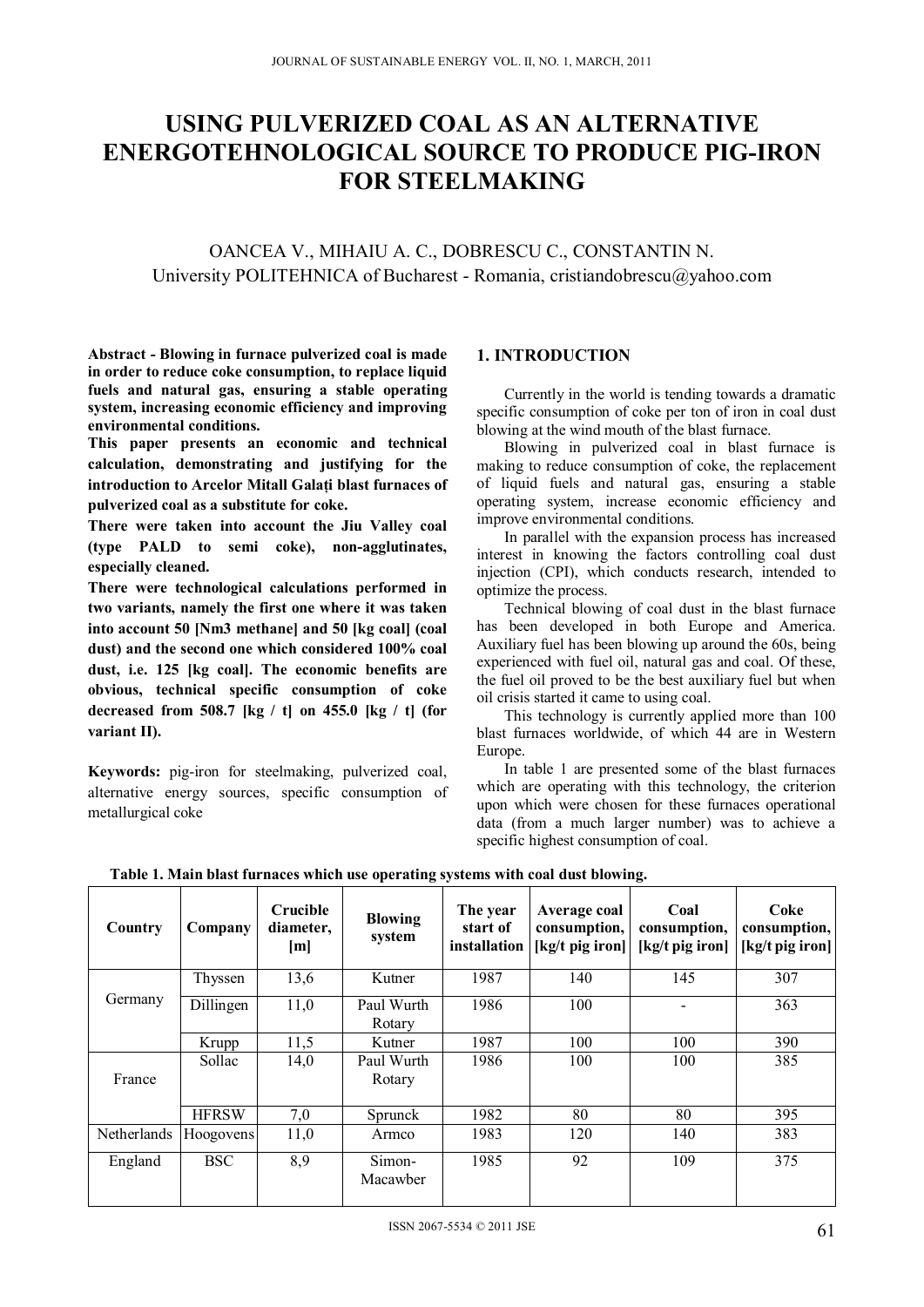| JOURNAL OF SUSTAINABLE ENERGY VOL. II, NO. 1, MARCH, 2011 |  |
|-----------------------------------------------------------|--|
|-----------------------------------------------------------|--|

| Country     | Company    | <b>Crucible</b><br>diameter,<br>[m] | <b>Blowing</b><br>system | The year<br>start of<br>installation | Average coal<br>consumption,<br>$[kg/t$ pig iron] | Coal<br>consumption,<br>[kg/t pig iron] | Coke<br>consumption,<br>$[kg/t$ pig iron] |
|-------------|------------|-------------------------------------|--------------------------|--------------------------------------|---------------------------------------------------|-----------------------------------------|-------------------------------------------|
| Belgium     | Sidmar     | 10,0                                | Paul Wurth<br>Rotary     | 1987                                 | 110                                               | 120                                     | 397                                       |
| Luxembourg  | Arbed      | 8,0                                 | Paul Wurth<br>Rotary     | 1990                                 | stopped                                           | 84                                      | 467                                       |
| <b>USA</b>  | Armco      | 10,2                                | Armco                    | 1973                                 | 90                                                | 120                                     | 390                                       |
| South Korea | Posco      | 13,2                                | Armco                    | 1987                                 | 65                                                | 75                                      | 398                                       |
| Japan       | <b>NSC</b> | 13,8                                | Armco                    | 1985                                 | 81                                                | 101                                     | 392                                       |
|             | Sumitomo   | 11,1                                | Sumitomo                 | 1986                                 | 87                                                | 104                                     | 405                                       |
| Romania     | Galati F4  | 9,1                                 | Kutner                   | 1996                                 | 150                                               | 170                                     | 430                                       |
|             | Galati F5  | 11,6                                | Kutner                   | 1996                                 | 150                                               | 170                                     | 430                                       |

Advances obtained in recent years with coal dust blowing in blast furnaces, concerning both security and operational facilities of the blast reached as state of the art in the blast furnace can accept only specific consumption of coke 300kg/t pig iron.

Currently, efforts are to succeed in instilling 250 kg coal/t iron in large furnaces, which could lead to a coke consumption of 250 kg coke /t pig iron.

Average operating parameters of blast furnace States of the European Union (EU) are presented in table 2. Table 3 shows the operating parameters of the furnace 5 from SC ARCELOR MITTAL SA Galati compared with those of some EU blast furnaces.

The preference observed of using coal or blends with an average content of volatile material (VM) is signaled and furnace performance using coal with a high content of VM. Feature is the limited amount of slag too (216 - 306 kg/t pig iron) and produced relatively low silica content (0.34 ... 0.69%) of pig iron.

In comparison, the parameters ARCELOR MITTAL SA Galati SC F5 indicates a specific consumption of coke average of 461kg/t pig iron and 102 kg PC/t pig iron, so a higher total fuel consumption by 60 ... 75 kg/t pig iron, a difference which is reflected at all levels of instilling charged and PC helps to limit the quantities of infused effective.

| Name                  | UM               | Germany          | <b>Belgium</b> | France | <b>Netherlands</b> | <b>Italy</b>     | <b>England</b>   |
|-----------------------|------------------|------------------|----------------|--------|--------------------|------------------|------------------|
| <b>Blast furnaces</b> |                  | 7                | 6              | 8      | 2                  | 3                | 3                |
| Diameter Crucible     | m                | 11,34            | 9,73           | 10,31  | 12,4               | 11,60            | 8,78             |
| Workload              | m <sup>3</sup>   | 2252             | 1754           | 2100   | 3059               | 2551             | 1443             |
| Using                 | $\frac{0}{0}$    | 97,6             | 97,3           | 95,2   | 96,1               | 98,0             | 98,0             |
| Daily production      | t/24h            | 6076             | 4096           | 4431   | 8140               | 7297             | 3333             |
| User index            | $t/m3$ , 24h     | 2,36             | 2,33           | 2,11   | 2,66               | 2,86             | 2,31             |
| Coke consumption      | kg/t pig<br>iron | 361              | 386            | 351    | 335                | 354              | 347              |
| PC instilling         | kg/t pig<br>iron | $\overline{115}$ | 128            | 129    | 164                | 146              | 151              |
| $M.V.x$ coal          | $\frac{0}{0}$    | 28,7             | 26,3           | 21,8   | 39,1               | 25,2             | 18,2             |
| Charging:             |                  |                  |                |        |                    |                  |                  |
| agglomerate           | $\frac{0}{0}$    | 72,49            | 82,21          | 87,21  | 47,20              | 74,27            | 73,61            |
| pellets               | $\frac{0}{0}$    | 17,71            | 9,90           | 0,30   | 49,62              | 17,51            | 7,50             |
| iron ore              | $\frac{0}{0}$    | 9,54             | 7,83           | 11,88  | 3,18               | 8,22             | 18,81            |
| others                | $\frac{0}{0}$    | 0,26             | 0,06           | 0,61   | $\boldsymbol{0}$   | $\boldsymbol{0}$ | $\boldsymbol{0}$ |

**Table 2. Average operating parameters of blast furnace with coal instilling in the European Union**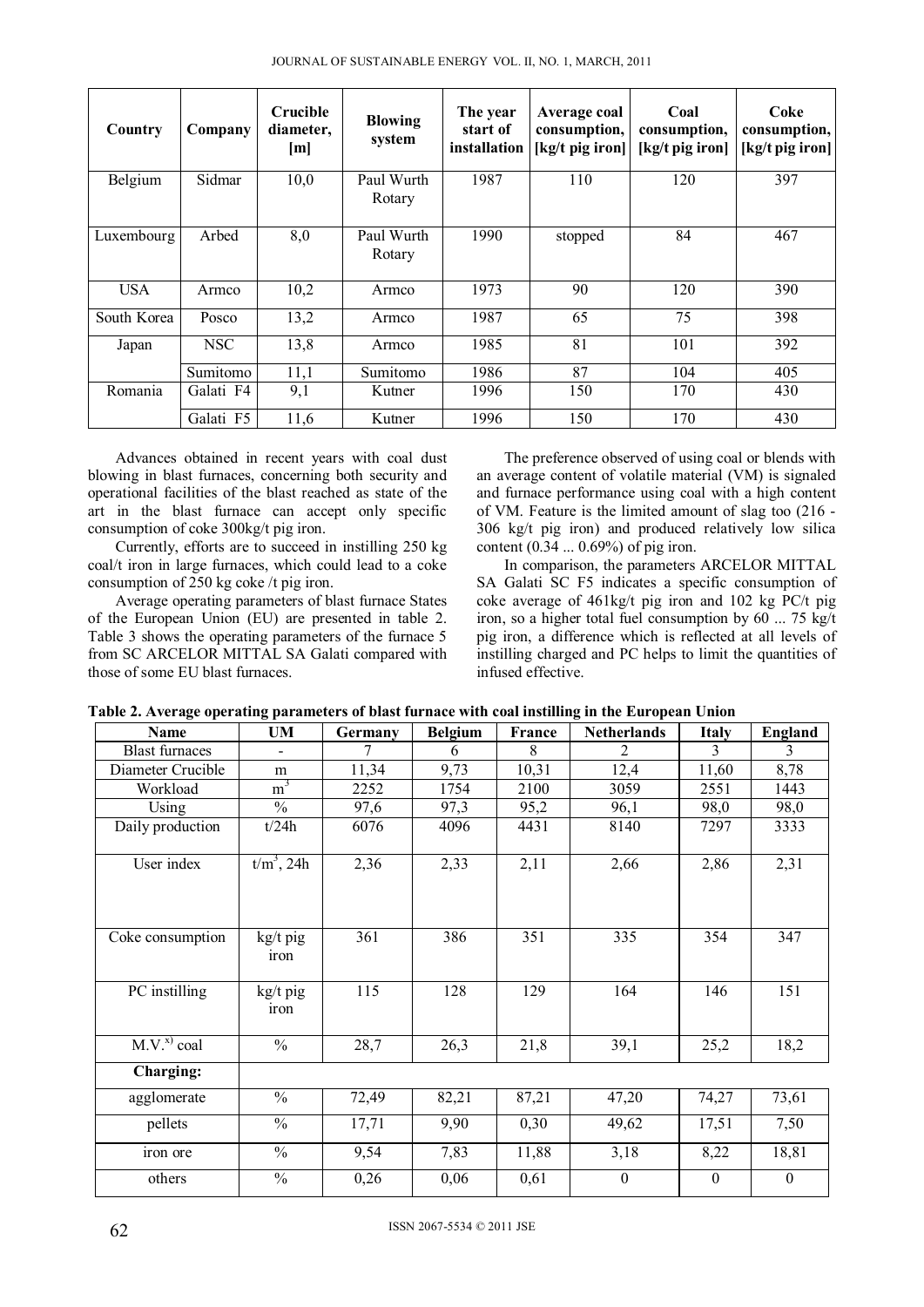| air temperature      | $\rm ^{o}C$             | 1175  | 1112  | 1172  | 1198  | 1182  | 1120  |
|----------------------|-------------------------|-------|-------|-------|-------|-------|-------|
| oxygen in the air    | $\frac{0}{0}$           | 23,6  | 24,0  | 22,6  | 25,7  | 25,2  | 26,6  |
| flame temperature    | $^{\circ}C$             | 2182  | 2187  | 2138  | 2165  | 2146  | 2237  |
| Pig iron:            |                         |       |       |       |       |       |       |
| silicon              | $\frac{0}{0}$           | 0,53  | 0,58  | 0,48  | 0,41  | 0,63  | 0,59  |
| sulfur               | $\frac{0}{0}$           | 0,043 | 0,043 | 0,026 | 0,039 | 0,029 | 0,030 |
| pig iron temperature | $\rm ^{o}C$             | 1495  | 1480  | 1481  | 1509  | 1504  | 1478  |
|                      |                         |       |       |       |       |       |       |
| slag                 | kg/t pig<br><i>iron</i> | 283   | 274   | 306   | 216   | 293   | 277   |

| Table 3. Average operating parameters of blast furnace with coal instilling in the UE and SC ARCELOR |  |
|------------------------------------------------------------------------------------------------------|--|
| <b>MTTAL GALATI</b>                                                                                  |  |

| <b>Name</b>          | <b>UM</b>                | Galați<br>F5             | <b>Thyssen Hamborn</b><br>F <sub>9</sub> | <b>Sidmar Gent</b><br>F.A | <b>Sollac</b><br>Dunkuerque<br>F.4 |
|----------------------|--------------------------|--------------------------|------------------------------------------|---------------------------|------------------------------------|
|                      |                          | Romania                  | Germany                                  | <b>Belgium</b>            | France                             |
| Diameter Crucible    | m                        | 11,6                     | 10,2                                     | 10,0                      | 14,0                               |
| Workload             | m <sup>3</sup>           | 2560                     | 1833                                     | 1776                      | 3648                               |
| User Index           | $t/m^3$ , 24h            | 1,777                    | 2,68                                     | 2,77                      | 2,40                               |
| Charging:            |                          |                          |                                          |                           |                                    |
| agglomerate          | $\frac{0}{0}$            | 78,71                    | 70,87                                    | 91,45                     | 80,48                              |
| pellets              | $\frac{0}{0}$            | 12,64                    | 18,50                                    | 6,87                      | $\blacksquare$                     |
| iron ore             | $\overline{\frac{0}{0}}$ | 8,65                     | 5,29                                     | 1,62                      | 19,52                              |
| others               | $\frac{0}{0}$            | $\overline{\phantom{a}}$ | 5,34                                     | 0,06                      |                                    |
| coke consumption     | kg/t pig<br>iron         | 461                      | 338                                      | $\overline{303}$          | 316                                |
| coal consumption     | kg/t pig<br>iron         | 102                      | $\overline{141}$                         | 181                       | $\overline{174}$                   |
| M.V. coal            | $\frac{0}{0}$            | $\sim$ 35                | 25,7                                     | 26,6                      | 20,6                               |
| oxygen in the air    | $\frac{0}{0}$            | 23,19                    | 23,7                                     | 24,5                      | 23,6                               |
| air temperature      | $\overline{C}$           | 1050                     | 1132                                     | 1209                      | 1210                               |
| flame temperature    | $\rm ^{o}C$              | 2210                     | 2155                                     | 2187                      | 2114                               |
| Pig iron:            |                          |                          |                                          |                           |                                    |
| silicon              | $\frac{0}{0}$            | 0,77                     | 0,408                                    | 0,38                      | 0,338                              |
| sulfur               | $\overline{\frac{0}{0}}$ | 0,025                    | 0,038                                    | 0,018                     | 0,026                              |
| pig iron temperature | $\overline{C}$           | 1494                     | 1503                                     | 1488                      | 1491                               |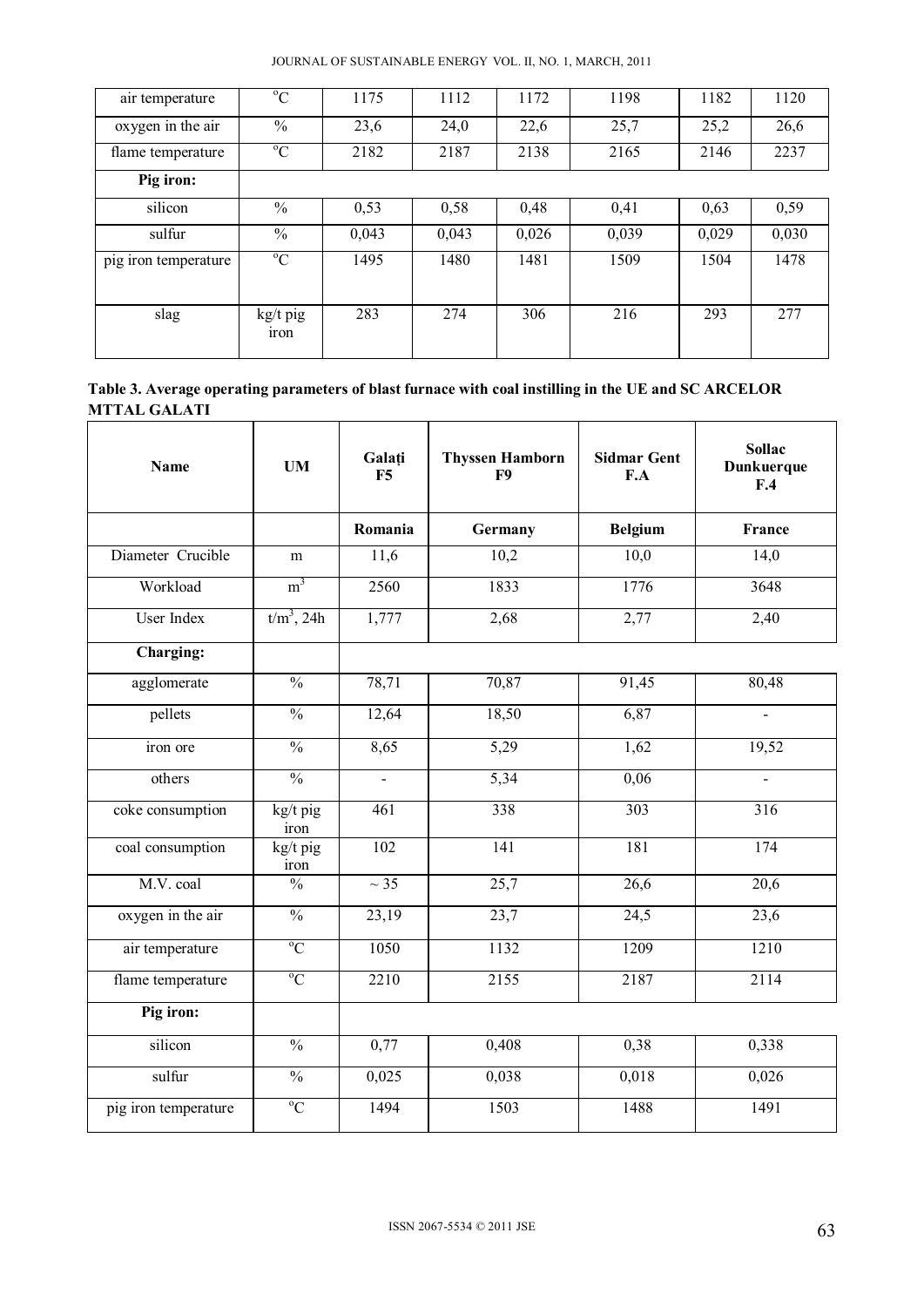## **2. THEORETICAL BACKGROUND OF OPPORTUNITY AND ECONOMIC EFFICIENCY OF BLAST FURNACE OPERATION NR. 5–ARCELOR MITTAL GALATI WITH METHANE GAS AND COAL DUST FOR A VERSION OF REFERENCE.**

This paper presents a techno-economic calculation, demonstration and justification for the introduction of the blast furnaces of Arcelor Mitall Galati with pulverized coal as a substitute for coke in the reduction of energy consumption of coke and for the pig iron development.

Were taken into account the Jiu Valley coal (type PALD to semi coke), non-agglutinates, especially cleaned*.* Technological calculations were carried out in two variants namely, the variant I which they found 50 [Nm<sup>3</sup> methane] and 50 [Kg coal] (coal dust) and variant-II which were considered 100% coal dust, 125 [kg coal]. It was adopted for calculating the replacement ratio 0.96 [kg coke / kg coal].

|  | Table 4. The indicators of blast furnace nr. 5 - Arcelor Mittal Galati for the variants calculated at the work |
|--|----------------------------------------------------------------------------------------------------------------|
|--|----------------------------------------------------------------------------------------------------------------|

| Nr.            | Indicator [u.m]                         | Component<br>charging                                               |                                  | Variant<br>proposed -I-           | Variant<br>proposed -II-               |
|----------------|-----------------------------------------|---------------------------------------------------------------------|----------------------------------|-----------------------------------|----------------------------------------|
| 1              | Charging<br>[ $Kg/t$ pig iron]          | agglomerate<br>pellets<br>mangan ore<br>ore from Brazil<br>- TOTAL  | 1327.5<br>484.4<br>7.6<br>1819.5 | 1327.5<br>484.4<br>7.6<br>1819.5  | 1341.9<br>484.4<br>7.6<br>1833.9       |
| $\overline{2}$ | [Kg/t]<br>$[Nm^3/t]$<br>[Kg/t]          | technical coke<br>CH <sub>4</sub><br>anhydrous coal<br><b>TOTAL</b> | 508.7<br>53.9<br>562.6           | 455.0<br>50<br>50<br>555.0        | 430.0<br>125.0<br>555.0                |
| 3              | Air blow $[Nm^3]$                       | calculated flow<br>humidity<br>oxygen<br>temperature $[{}^{0}C]$    | 1336.5<br>1<br>22<br>970         | 1168.21<br>1<br>24<br>1200        | 1202.1<br>$\mathbf{1}$<br>23.5<br>1200 |
| $\overline{4}$ | [t pig iron $/m^3$ effective<br>$day$ ] | Iu                                                                  | 1.165                            | 1.805                             | 1.80                                   |
| 5              | [t pig iron $/m^3$ effective<br>$day$ ] | Ia-coke<br>combustible                                              | 0.59<br>0.654                    | 0.8213<br>1.00                    | 0.778<br>1.00                          |
| 6              | $[\%]$                                  | pig iron removal                                                    | 55                               | 55                                | 54.53                                  |
| 7              | Reduction FeO                           | Rd / Ri<br>$\eta_{CO}$<br>$\eta_{H2}$                               | 42/58<br>44.8<br>32.5            | 40/60<br>46.3<br>30.0             | 40/60<br>46.77<br>32.0                 |
| $\,$ 8 $\,$    | <b>Blast Furnace Gas</b>                | $[Nm^3/t]$<br>CO <sub>2</sub> [%]<br>CO [%]<br>$H_2$ [%]            | 1888<br>18.35<br>22.64<br>4.01   | 1749.33<br>19.76<br>23.18<br>5.96 | 1760.7<br>20.0<br>23.3<br>4.5          |
| 9              | Pig iron quality                        | Si [%]<br>Mn $[%]$<br>$S[\%]$<br>C[%]                               | 0.84<br>0.88<br>0.023<br>4.55    | 0.84<br>0.88<br>0.023<br>4.55     | 0.84<br>0.88<br>0.023<br>4.55          |
| 10             | Slag                                    | $[Kg/t$ pig iron]<br>CaO/SiO <sub>2</sub><br>$(CaO+MgO)/SiO2$       | 451.9<br>1.25<br>1.33            | 451.6<br>1.25<br>1.33             | 466.0<br>1.32<br>1.419                 |
| 11             | Heat                                    | $10^3$ [Kcal/t]                                                     | 2535.9                           | 2566.55                           | 2606.22                                |
| 12             | Heat<br>resources                       | oxidation C<br>oxidation $H_2$<br>Q air                             | 79.0<br>4.0<br>17.0              | 76.7<br>4.7<br>18.6               | 77.0<br>4.0<br>18.8                    |
| 13             | Heat<br>balance                         | $\eta_t[\%]$<br>$\eta_C[\%]$<br>difference<br>$[10^3$ Kcal/t]       | 87.1<br>61.0<br>192.1/7.6        | 87.52<br>62.13<br>194/7.5         | 87.63<br>69.94<br>196/7.5              |